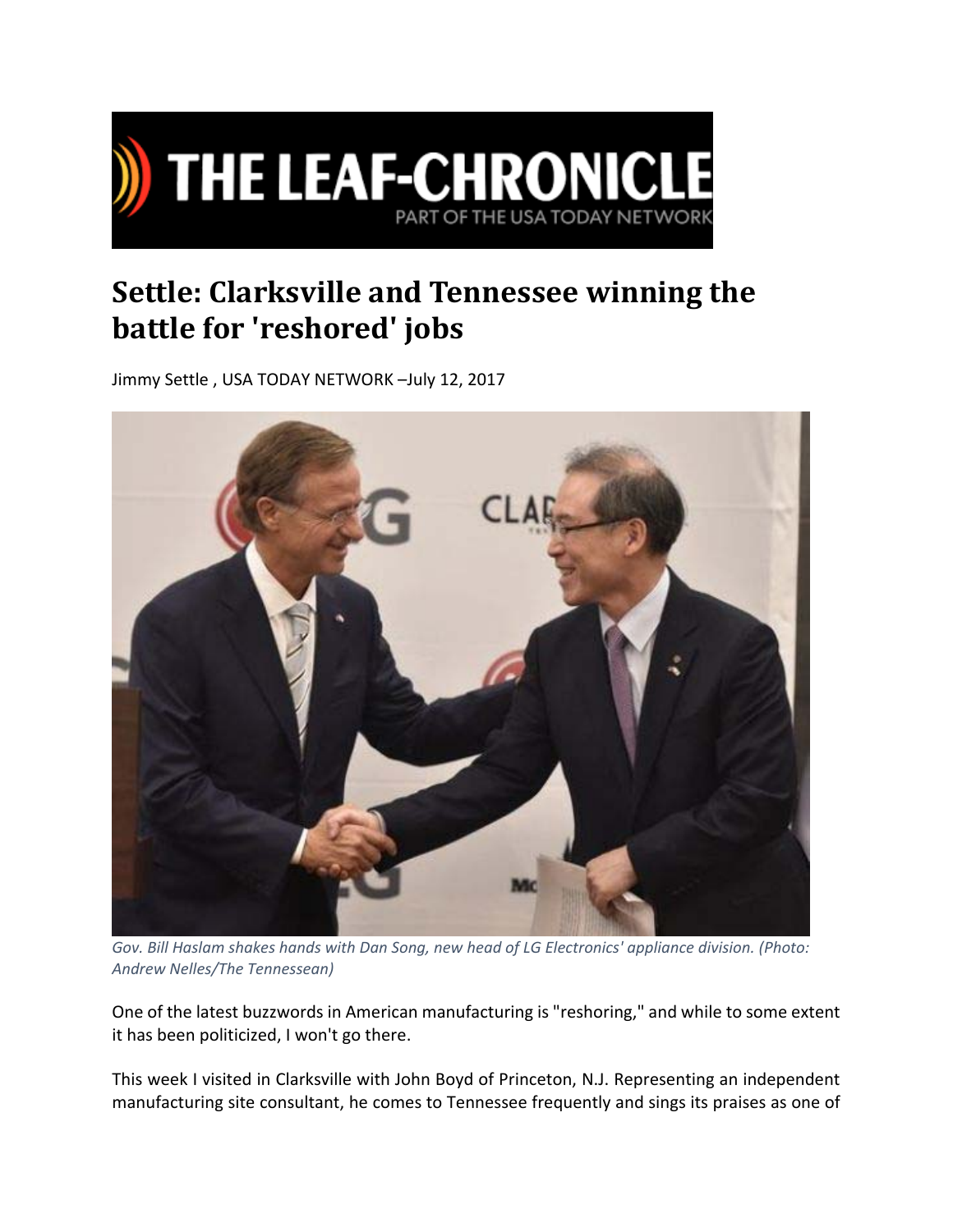the nation's most appealing states for industrial development.Boyd's calculations are that, between 2000‐2015, the U.S. lost more than 2 million manufacturing jobs, not only to other countries, but also automation.

The trend has actually been happening for much longer than that. Like some of you, I was close to one key event in Clarksville history from the early 1990s, when the once‐iconic Acme Boot Co. took its jobs from this community to Mexico.

It was a scene I'll never forget.

Boyd says the national trend is slowly being reversed, and Tennessee and the entire Southeast are helping to lead the way. Cutting into our losses, Boyd said, we've recovered about 200,000 U.S. manufacturing jobs through "reshoring" over the past three years.

Singularly, Boyd said Clarksville offers tremendous appeal to the global and domestic manufacturing sectors, because of Fort Campbell and our available, skilled labor force, combined with the lower cost of doing business, location and a welcoming business climate.

Three recent scores that he says attest to the value of these assets are Hankook Tire and LG Electronics, both major business deals originating from South Korea, and a futuristic Google data center now in the works.

His Boyd Company, Inc., has released a corporate site selection study which compares the cost of operating an advanced manufacturing plant in the 48 contiguous states.

This cost analysis focuses on key elements most pivotal within the corporate site selection process, including labor, real estate, power, taxes and others.

Tennessee fares very well in the report with an annual operating cost total of \$30.7 million. Overall, annual operating costs in the study range from a high of \$39.8 million in New Jersey to a low of \$30.1 million in South Carolina.

Locally, the aggressive industrial recruitment goes on.

As has been widely reported around the world including in The Pulse News which monitors South Korean business activity, state and local officials continue to finalize all the details of their contract for LG to build a \$250 million home appliances manufacturing plant in Clarksville.

LG says it plans to start the construction of the manufacturing plant by September, and roll out the first washing machines off the assembly line in 2019. It will create at least 600 full-time jobs.

This, on top of the \$800 million Hankook plant which is already moving toward full‐scale production and a formal grand opening likely in October, and \$600 million Google, which, we are told, remains in the design and development phase.